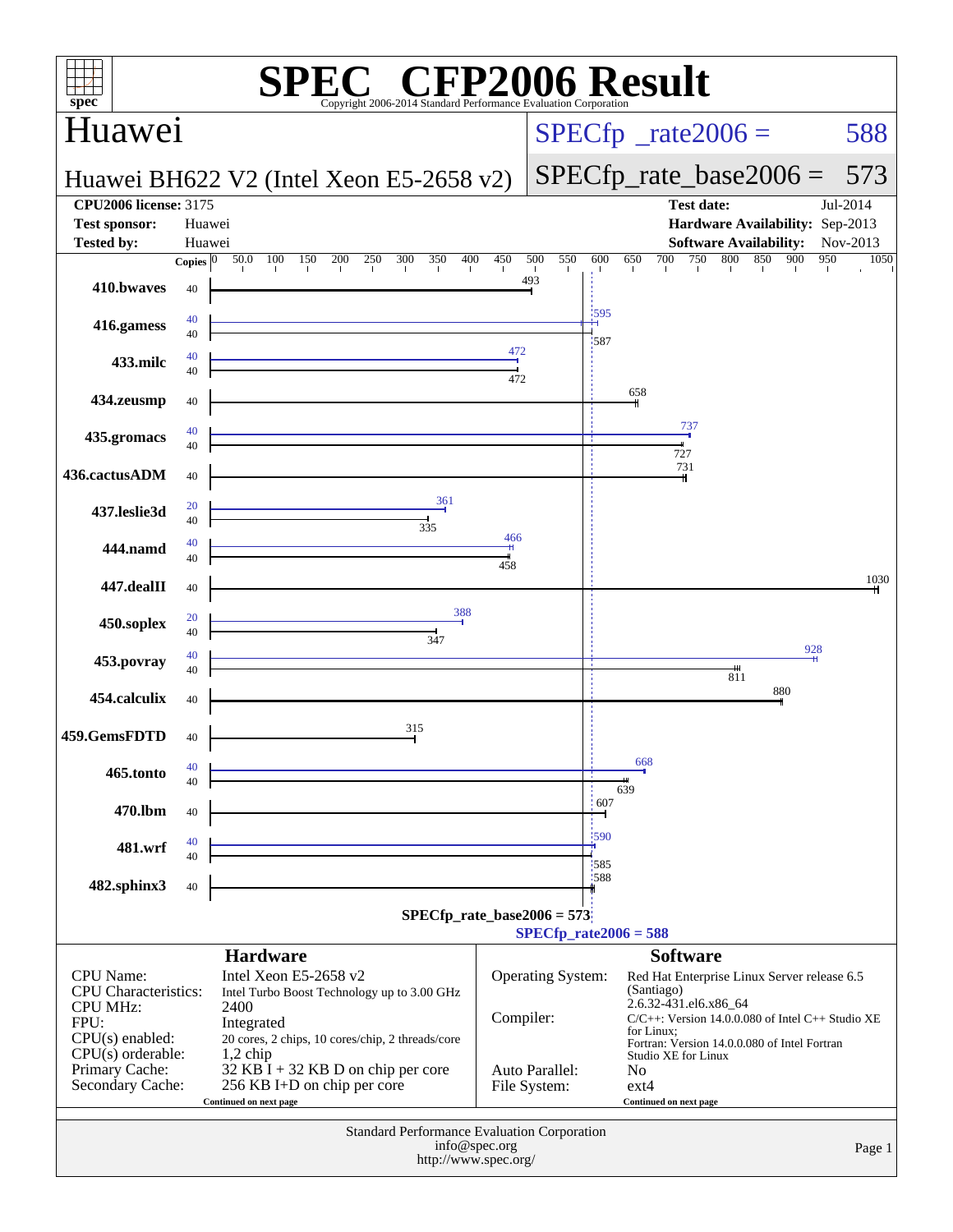

#### Huawei

#### $SPECTp\_rate2006 = 588$

Huawei BH622 V2 (Intel Xeon E5-2658 v2)

# [SPECfp\\_rate\\_base2006 =](http://www.spec.org/auto/cpu2006/Docs/result-fields.html#SPECfpratebase2006) 573

**[CPU2006 license:](http://www.spec.org/auto/cpu2006/Docs/result-fields.html#CPU2006license)** 3175 **[Test date:](http://www.spec.org/auto/cpu2006/Docs/result-fields.html#Testdate)** Jul-2014 **[Test sponsor:](http://www.spec.org/auto/cpu2006/Docs/result-fields.html#Testsponsor)** Huawei **[Hardware Availability:](http://www.spec.org/auto/cpu2006/Docs/result-fields.html#HardwareAvailability)** Sep-2013 **[Tested by:](http://www.spec.org/auto/cpu2006/Docs/result-fields.html#Testedby)** Huawei **[Software Availability:](http://www.spec.org/auto/cpu2006/Docs/result-fields.html#SoftwareAvailability)** Nov-2013

[L3 Cache:](http://www.spec.org/auto/cpu2006/Docs/result-fields.html#L3Cache) 25 MB I+D on chip per chip<br>Other Cache: None [Other Cache:](http://www.spec.org/auto/cpu2006/Docs/result-fields.html#OtherCache) [Memory:](http://www.spec.org/auto/cpu2006/Docs/result-fields.html#Memory) 256 GB (16 x 16 GB 2Rx4 PC3-14900R-13, EQ [Disk Subsystem:](http://www.spec.org/auto/cpu2006/Docs/result-fields.html#DiskSubsystem) 1 X 300 GB SAS 10000 RPM [Other Hardware:](http://www.spec.org/auto/cpu2006/Docs/result-fields.html#OtherHardware) None

|     |                                                                                    | n n                                               |
|-----|------------------------------------------------------------------------------------|---------------------------------------------------|
| CC) | <b>System State:</b><br><b>Base Pointers:</b><br>Peak Pointers:<br>Other Software: | Run level<br>$32/64$ -bit<br>$32/64$ -bit<br>None |
|     |                                                                                    |                                                   |

3 (multi-user)

|                  | <b>Results Table</b><br><b>Base</b> |                |             |                | <b>Peak</b> |                |            |               |                |              |                |              |                |              |
|------------------|-------------------------------------|----------------|-------------|----------------|-------------|----------------|------------|---------------|----------------|--------------|----------------|--------------|----------------|--------------|
| <b>Benchmark</b> | <b>Copies</b>                       | <b>Seconds</b> | Ratio       | <b>Seconds</b> | Ratio       | <b>Seconds</b> | Ratio      | <b>Copies</b> | <b>Seconds</b> | <b>Ratio</b> | <b>Seconds</b> | <b>Ratio</b> | <b>Seconds</b> | <b>Ratio</b> |
| 410.bwayes       | 40                                  | 1103           | 493         | 1099           | 494I        | 1103           | 4931       | 40            | 1103           | 493          | 1099           | 494          | 1103           | <u>493</u>   |
| $416$ .gamess    | 40                                  | 1335           | 587         | 1335           | 587         | 1335           | 587        | 40            | 1314           | 596          | 1316           | 595          | 1372           | 571          |
| $433$ .milc      | 40                                  | 777            | 472         | 777            | 473         | 777            | 472        | 40            | 777            | 473          | 777            | 472          | 778            | 472          |
| $434$ . zeusmp   | 40                                  | 553            | 658         | 553            | 658         | 557            | 654        | 40            | 553            | 658          | 553            | 658          | 557            | 654          |
| 435.gromacs      | 40                                  | 393            | 727         | 394            | 725         | 393            | 727        | 40            | 386            | 739          | 388            | 736          | 387            | 737          |
| 436.cactusADM    | 40                                  | 654            | 731         | 653            | 732         | 658            | 727        | 40            | 654            | 731          | 653            | 732          | 658            | 727          |
| 437.leslie3d     | 40                                  | 1123           | 335         | 1124           | 335         | 1122           | 335I       | 20            | 522            | 360          | 520            | 361          | 520            | 362          |
| 444.namd         | 40                                  | 701            | 457         | 698            | 460         | 701            | 458        | 40            | 689            | 466          | 689            | 466          | 697            | 460          |
| $447$ .dealII    | 40                                  | 446            | <b>1030</b> | 445            | 1030        | 448            | 1020       | 40            | 446            | 1030         | 445            | 1030         | 448            | 1020         |
| $450$ .soplex    | 40                                  | 961            | 347         | 962            | 347         | 959            | 348        | 20            | 430            | 388          | 430            | 388          | 429            | 389          |
| 453.povray       | 40                                  | 264            | 806         | 262            | 811         | 261            | 814        | 40            | 229            | 928          | 229            | 928          | 228            | 934          |
| 454.calculix     | 40                                  | 376            | 877         | 375            | 880         | 375            | <b>880</b> | 40            | 376            | 877          | 375            | 880          | 375            | 880          |
| 459.GemsFDTD     | 40                                  | 1350           | 314         | 1349           | 315         | 1348           | 315        | 40            | 1350           | 314          | 1349           | 315          | 1348           | 315          |
| $465$ .tonto     | 40                                  | 618            | 637         | 616            | 639         | 612            | 643        | 40            | 588            | 669          | 590            | 667          | 590            | 668          |
| 470.1bm          | 40                                  | 904            | 608         | 905            | 607         | 905            | 607        | 40            | 904            | 608          | 905            | 607          | 905            | 607          |
| 481.wrf          | 40                                  | 764            | 585         | 762            | 586         | 763            | <u>585</u> | 40            | 755            | 592          | 757            | 590          | 757            | 590          |
| 482.sphinx3      | 40                                  | 1326           | 588         | 1320           | 591         | 1332           | 585I       | 40            | 1326           | 588          | 1320           | 591          | 1332           | 585          |

#### **[Submit Notes](http://www.spec.org/auto/cpu2006/Docs/result-fields.html#SubmitNotes)**

 The numactl mechanism was used to bind copies to processors. The config file option 'submit' was used to generate numactl commands to bind each copy to a specific processor. For details, please see the config file.

#### **[Operating System Notes](http://www.spec.org/auto/cpu2006/Docs/result-fields.html#OperatingSystemNotes)**

Stack size set to unlimited using "ulimit -s unlimited"

#### **[Platform Notes](http://www.spec.org/auto/cpu2006/Docs/result-fields.html#PlatformNotes)**

 Sysinfo program /spec14/config/sysinfo.rev6818 \$Rev: 6818 \$ \$Date:: 2012-07-17 #\$ e86d102572650a6e4d596a3cee98f191 running on RHEL Wed Jul 30 05:15:15 2014

Continued on next page

Standard Performance Evaluation Corporation [info@spec.org](mailto:info@spec.org) <http://www.spec.org/>

Page 2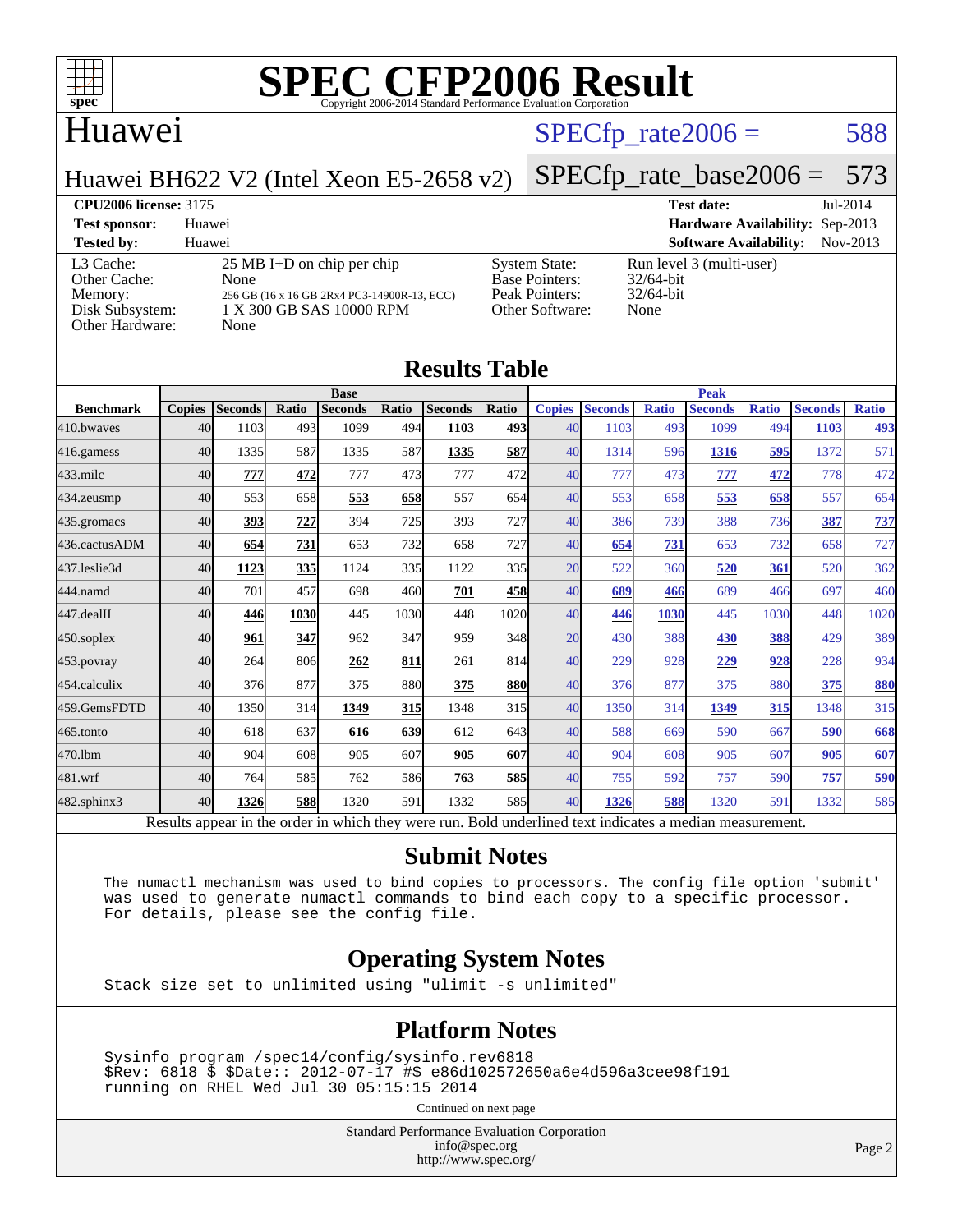

### Huawei

 $SPECTp\_rate2006 = 588$ 

[SPECfp\\_rate\\_base2006 =](http://www.spec.org/auto/cpu2006/Docs/result-fields.html#SPECfpratebase2006) 573

Huawei BH622 V2 (Intel Xeon E5-2658 v2)

**[Tested by:](http://www.spec.org/auto/cpu2006/Docs/result-fields.html#Testedby)** Huawei **[Software Availability:](http://www.spec.org/auto/cpu2006/Docs/result-fields.html#SoftwareAvailability)** Nov-2013

**[CPU2006 license:](http://www.spec.org/auto/cpu2006/Docs/result-fields.html#CPU2006license)** 3175 **[Test date:](http://www.spec.org/auto/cpu2006/Docs/result-fields.html#Testdate)** Jul-2014 **[Test sponsor:](http://www.spec.org/auto/cpu2006/Docs/result-fields.html#Testsponsor)** Huawei **[Hardware Availability:](http://www.spec.org/auto/cpu2006/Docs/result-fields.html#HardwareAvailability)** Sep-2013

#### **[Platform Notes \(Continued\)](http://www.spec.org/auto/cpu2006/Docs/result-fields.html#PlatformNotes)**

 This section contains SUT (System Under Test) info as seen by some common utilities. To remove or add to this section, see: <http://www.spec.org/cpu2006/Docs/config.html#sysinfo> From /proc/cpuinfo model name : Intel $(R)$  Xeon $(R)$  CPU E5-2658 v2 @ 2.40GHz 2 "physical id"s (chips) 40 "processors" cores, siblings (Caution: counting these is hw and system dependent. The following excerpts from /proc/cpuinfo might not be reliable. Use with caution.) cpu cores : 10 siblings : 20 physical 0: cores 0 1 2 3 4 8 9 10 11 12 physical 1: cores 0 1 2 3 4 8 9 10 11 12 cache size : 25600 KB From /proc/meminfo<br>MemTotal: 264478184 kB HugePages\_Total: 0<br>Hugepagesize: 2048 kB Hugepagesize: /usr/bin/lsb\_release -d Red Hat Enterprise Linux Server release 6.5 (Santiago) From /etc/\*release\* /etc/\*version\* redhat-release: Red Hat Enterprise Linux Server release 6.5 (Santiago) system-release: Red Hat Enterprise Linux Server release 6.5 (Santiago) system-release-cpe: cpe:/o:redhat:enterprise\_linux:6server:ga:server uname -a: Linux RHEL 2.6.32-431.el6.x86\_64 #1 SMP Sun Nov 10 22:19:54 EST 2013 x86\_64 x86\_64 x86\_64 GNU/Linux run-level 3 Jul 29 16:26 SPEC is set to: /spec14<br>Filesystem Type Type Size Used Avail Use% Mounted on /dev/sda2 ext4 265G 54G 198G 22% / Additional information from dmidecode: BIOS Insyde Corp. RMIBV629 05/12/2014 Memory: 2x Hynix HMT42GR7AFR4C-RD 16 GB 1866 MHz 2 rank 8x NO DIMM NO DIMM 8x Samsung M393B2G70DB0-CMA 16 GB 1866 MHz 2 rank 6x Samsung M393B2G70QH0-CMA 16 GB 1866 MHz 2 rank (End of data from sysinfo program)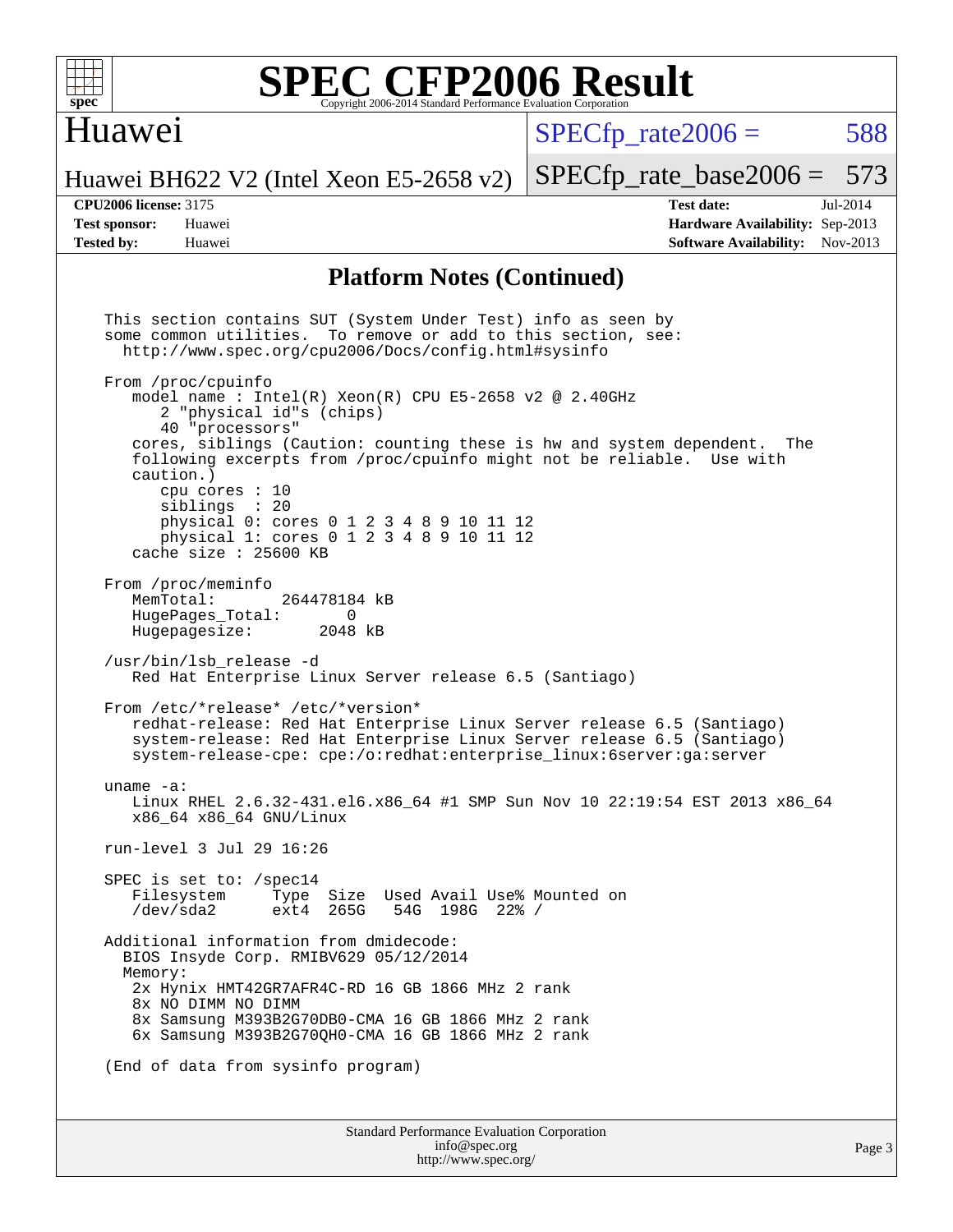

#### Huawei

 $SPECTp\_rate2006 = 588$ 

Huawei BH622 V2 (Intel Xeon E5-2658 v2)

#### **[CPU2006 license:](http://www.spec.org/auto/cpu2006/Docs/result-fields.html#CPU2006license)** 3175 **[Test date:](http://www.spec.org/auto/cpu2006/Docs/result-fields.html#Testdate)** Jul-2014

[SPECfp\\_rate\\_base2006 =](http://www.spec.org/auto/cpu2006/Docs/result-fields.html#SPECfpratebase2006) 573

**[Test sponsor:](http://www.spec.org/auto/cpu2006/Docs/result-fields.html#Testsponsor)** Huawei **[Hardware Availability:](http://www.spec.org/auto/cpu2006/Docs/result-fields.html#HardwareAvailability)** Sep-2013 **[Tested by:](http://www.spec.org/auto/cpu2006/Docs/result-fields.html#Testedby)** Huawei **[Software Availability:](http://www.spec.org/auto/cpu2006/Docs/result-fields.html#SoftwareAvailability)** Nov-2013

#### **[General Notes](http://www.spec.org/auto/cpu2006/Docs/result-fields.html#GeneralNotes)**

Environment variables set by runspec before the start of the run: LD LIBRARY PATH = "/spec14/libs/32:/spec14/libs/64:/spec14/sh"

 Binaries compiled on a system with 1x Core i7-860 CPU + 8GB memory using RedHat EL 6.4 Transparent Huge Pages enabled with: echo always > /sys/kernel/mm/redhat\_transparent\_hugepage/enabled Filesystem page cache cleared with: echo 1> /proc/sys/vm/drop\_caches runspec command invoked through numactl i.e.: numactl --interleave=all runspec <etc>

**[Base Compiler Invocation](http://www.spec.org/auto/cpu2006/Docs/result-fields.html#BaseCompilerInvocation)**

[C benchmarks](http://www.spec.org/auto/cpu2006/Docs/result-fields.html#Cbenchmarks):  $\text{icc}$   $-\text{m64}$ 

[C++ benchmarks:](http://www.spec.org/auto/cpu2006/Docs/result-fields.html#CXXbenchmarks) [icpc -m64](http://www.spec.org/cpu2006/results/res2014q3/cpu2006-20140804-30730.flags.html#user_CXXbase_intel_icpc_64bit_bedb90c1146cab66620883ef4f41a67e)

[Fortran benchmarks](http://www.spec.org/auto/cpu2006/Docs/result-fields.html#Fortranbenchmarks): [ifort -m64](http://www.spec.org/cpu2006/results/res2014q3/cpu2006-20140804-30730.flags.html#user_FCbase_intel_ifort_64bit_ee9d0fb25645d0210d97eb0527dcc06e)

[Benchmarks using both Fortran and C](http://www.spec.org/auto/cpu2006/Docs/result-fields.html#BenchmarksusingbothFortranandC): [icc -m64](http://www.spec.org/cpu2006/results/res2014q3/cpu2006-20140804-30730.flags.html#user_CC_FCbase_intel_icc_64bit_0b7121f5ab7cfabee23d88897260401c) [ifort -m64](http://www.spec.org/cpu2006/results/res2014q3/cpu2006-20140804-30730.flags.html#user_CC_FCbase_intel_ifort_64bit_ee9d0fb25645d0210d97eb0527dcc06e)

## **[Base Portability Flags](http://www.spec.org/auto/cpu2006/Docs/result-fields.html#BasePortabilityFlags)**

| 410.bwaves: -DSPEC CPU LP64                 |                                                                |
|---------------------------------------------|----------------------------------------------------------------|
| 416.gamess: -DSPEC_CPU_LP64                 |                                                                |
| 433.milc: -DSPEC CPU LP64                   |                                                                |
| 434.zeusmp: - DSPEC_CPU_LP64                |                                                                |
| 435.gromacs: -DSPEC_CPU_LP64 -nofor_main    |                                                                |
| 436.cactusADM: -DSPEC CPU LP64 -nofor main  |                                                                |
| 437.leslie3d: -DSPEC CPU LP64               |                                                                |
| 444.namd: -DSPEC CPU LP64                   |                                                                |
| 447.dealII: -DSPEC_CPU LP64                 |                                                                |
| 450.soplex: -DSPEC_CPU_LP64                 |                                                                |
| 453.povray: -DSPEC CPU LP64                 |                                                                |
| 454.calculix: - DSPEC CPU LP64 - nofor main |                                                                |
| 459. GemsFDTD: - DSPEC CPU LP64             |                                                                |
| 465.tonto: - DSPEC CPU LP64                 |                                                                |
| 470.1bm: - DSPEC CPU LP64                   |                                                                |
|                                             | 481.wrf: -DSPEC CPU_LP64 -DSPEC_CPU_CASE_FLAG -DSPEC_CPU_LINUX |
| 482.sphinx3: -DSPEC_CPU_LP64                |                                                                |
|                                             |                                                                |

| <b>Standard Performance Evaluation Corporation</b> |
|----------------------------------------------------|
| info@spec.org                                      |
| http://www.spec.org/                               |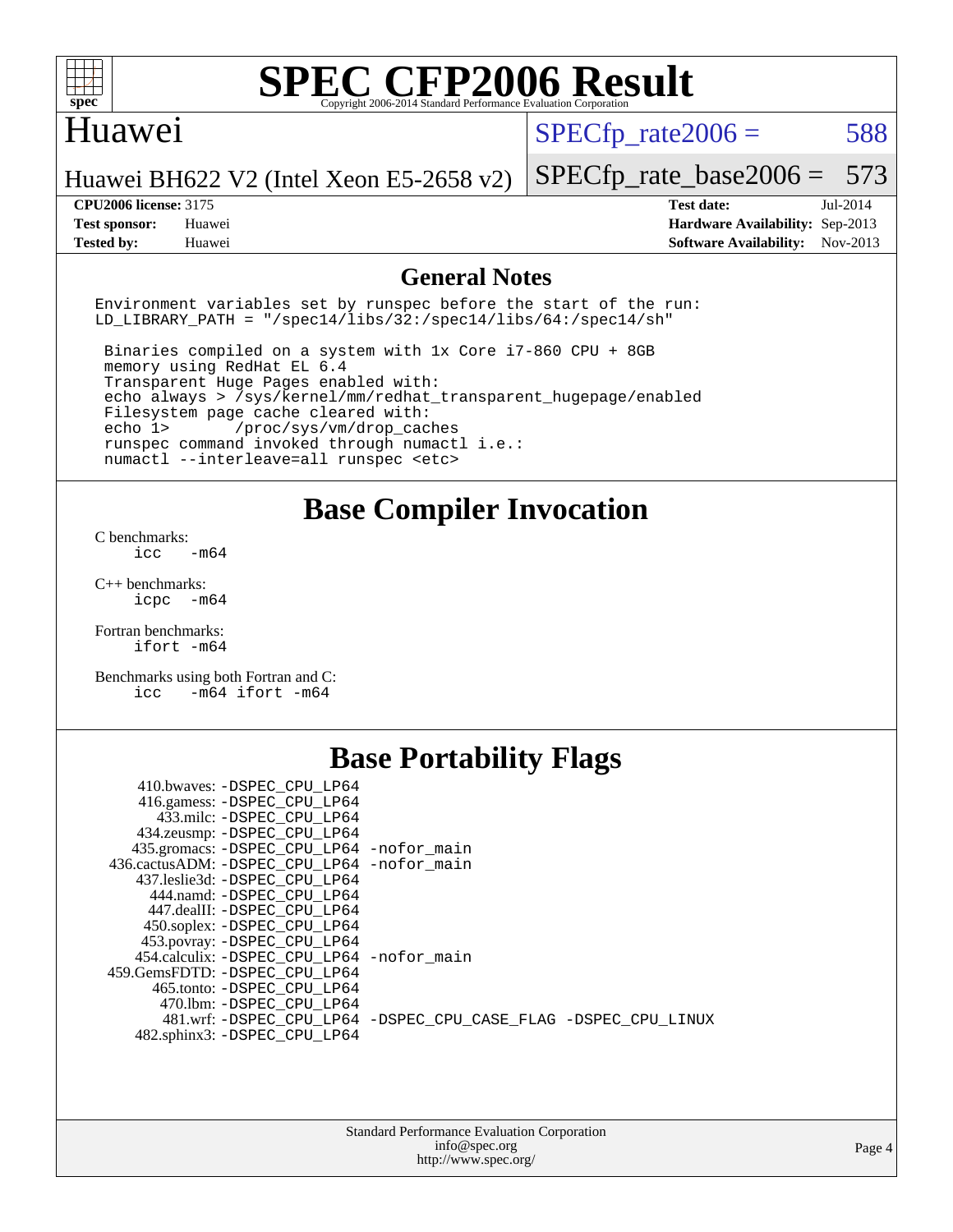

### Huawei

 $SPECTp\_rate2006 = 588$ 

Huawei BH622 V2 (Intel Xeon E5-2658 v2)

**[Test sponsor:](http://www.spec.org/auto/cpu2006/Docs/result-fields.html#Testsponsor)** Huawei **[Hardware Availability:](http://www.spec.org/auto/cpu2006/Docs/result-fields.html#HardwareAvailability)** Sep-2013 **[Tested by:](http://www.spec.org/auto/cpu2006/Docs/result-fields.html#Testedby)** Huawei **[Software Availability:](http://www.spec.org/auto/cpu2006/Docs/result-fields.html#SoftwareAvailability)** Nov-2013

[SPECfp\\_rate\\_base2006 =](http://www.spec.org/auto/cpu2006/Docs/result-fields.html#SPECfpratebase2006) 573 **[CPU2006 license:](http://www.spec.org/auto/cpu2006/Docs/result-fields.html#CPU2006license)** 3175 **[Test date:](http://www.spec.org/auto/cpu2006/Docs/result-fields.html#Testdate)** Jul-2014

**[Base Optimization Flags](http://www.spec.org/auto/cpu2006/Docs/result-fields.html#BaseOptimizationFlags)**

[C benchmarks](http://www.spec.org/auto/cpu2006/Docs/result-fields.html#Cbenchmarks):

[-xAVX](http://www.spec.org/cpu2006/results/res2014q3/cpu2006-20140804-30730.flags.html#user_CCbase_f-xAVX) [-ipo](http://www.spec.org/cpu2006/results/res2014q3/cpu2006-20140804-30730.flags.html#user_CCbase_f-ipo) [-O3](http://www.spec.org/cpu2006/results/res2014q3/cpu2006-20140804-30730.flags.html#user_CCbase_f-O3) [-no-prec-div](http://www.spec.org/cpu2006/results/res2014q3/cpu2006-20140804-30730.flags.html#user_CCbase_f-no-prec-div) [-opt-prefetch](http://www.spec.org/cpu2006/results/res2014q3/cpu2006-20140804-30730.flags.html#user_CCbase_f-opt-prefetch) [-auto-p32](http://www.spec.org/cpu2006/results/res2014q3/cpu2006-20140804-30730.flags.html#user_CCbase_f-auto-p32) [-ansi-alias](http://www.spec.org/cpu2006/results/res2014q3/cpu2006-20140804-30730.flags.html#user_CCbase_f-ansi-alias) [-opt-mem-layout-trans=3](http://www.spec.org/cpu2006/results/res2014q3/cpu2006-20140804-30730.flags.html#user_CCbase_f-opt-mem-layout-trans_a7b82ad4bd7abf52556d4961a2ae94d5)

[C++ benchmarks:](http://www.spec.org/auto/cpu2006/Docs/result-fields.html#CXXbenchmarks)

[-xAVX](http://www.spec.org/cpu2006/results/res2014q3/cpu2006-20140804-30730.flags.html#user_CXXbase_f-xAVX) [-ipo](http://www.spec.org/cpu2006/results/res2014q3/cpu2006-20140804-30730.flags.html#user_CXXbase_f-ipo) [-O3](http://www.spec.org/cpu2006/results/res2014q3/cpu2006-20140804-30730.flags.html#user_CXXbase_f-O3) [-no-prec-div](http://www.spec.org/cpu2006/results/res2014q3/cpu2006-20140804-30730.flags.html#user_CXXbase_f-no-prec-div) [-opt-prefetch](http://www.spec.org/cpu2006/results/res2014q3/cpu2006-20140804-30730.flags.html#user_CXXbase_f-opt-prefetch) [-auto-p32](http://www.spec.org/cpu2006/results/res2014q3/cpu2006-20140804-30730.flags.html#user_CXXbase_f-auto-p32) [-ansi-alias](http://www.spec.org/cpu2006/results/res2014q3/cpu2006-20140804-30730.flags.html#user_CXXbase_f-ansi-alias) [-opt-mem-layout-trans=3](http://www.spec.org/cpu2006/results/res2014q3/cpu2006-20140804-30730.flags.html#user_CXXbase_f-opt-mem-layout-trans_a7b82ad4bd7abf52556d4961a2ae94d5)

[Fortran benchmarks](http://www.spec.org/auto/cpu2006/Docs/result-fields.html#Fortranbenchmarks): [-xAVX](http://www.spec.org/cpu2006/results/res2014q3/cpu2006-20140804-30730.flags.html#user_FCbase_f-xAVX) [-ipo](http://www.spec.org/cpu2006/results/res2014q3/cpu2006-20140804-30730.flags.html#user_FCbase_f-ipo) [-O3](http://www.spec.org/cpu2006/results/res2014q3/cpu2006-20140804-30730.flags.html#user_FCbase_f-O3) [-no-prec-div](http://www.spec.org/cpu2006/results/res2014q3/cpu2006-20140804-30730.flags.html#user_FCbase_f-no-prec-div) [-opt-prefetch](http://www.spec.org/cpu2006/results/res2014q3/cpu2006-20140804-30730.flags.html#user_FCbase_f-opt-prefetch)

[Benchmarks using both Fortran and C](http://www.spec.org/auto/cpu2006/Docs/result-fields.html#BenchmarksusingbothFortranandC):

[-xAVX](http://www.spec.org/cpu2006/results/res2014q3/cpu2006-20140804-30730.flags.html#user_CC_FCbase_f-xAVX) [-ipo](http://www.spec.org/cpu2006/results/res2014q3/cpu2006-20140804-30730.flags.html#user_CC_FCbase_f-ipo) [-O3](http://www.spec.org/cpu2006/results/res2014q3/cpu2006-20140804-30730.flags.html#user_CC_FCbase_f-O3) [-no-prec-div](http://www.spec.org/cpu2006/results/res2014q3/cpu2006-20140804-30730.flags.html#user_CC_FCbase_f-no-prec-div) [-opt-prefetch](http://www.spec.org/cpu2006/results/res2014q3/cpu2006-20140804-30730.flags.html#user_CC_FCbase_f-opt-prefetch) [-auto-p32](http://www.spec.org/cpu2006/results/res2014q3/cpu2006-20140804-30730.flags.html#user_CC_FCbase_f-auto-p32) [-ansi-alias](http://www.spec.org/cpu2006/results/res2014q3/cpu2006-20140804-30730.flags.html#user_CC_FCbase_f-ansi-alias) [-opt-mem-layout-trans=3](http://www.spec.org/cpu2006/results/res2014q3/cpu2006-20140804-30730.flags.html#user_CC_FCbase_f-opt-mem-layout-trans_a7b82ad4bd7abf52556d4961a2ae94d5)

## **[Peak Compiler Invocation](http://www.spec.org/auto/cpu2006/Docs/result-fields.html#PeakCompilerInvocation)**

[C benchmarks](http://www.spec.org/auto/cpu2006/Docs/result-fields.html#Cbenchmarks):  $icc$   $-m64$ 

[C++ benchmarks \(except as noted below\):](http://www.spec.org/auto/cpu2006/Docs/result-fields.html#CXXbenchmarksexceptasnotedbelow) [icpc -m64](http://www.spec.org/cpu2006/results/res2014q3/cpu2006-20140804-30730.flags.html#user_CXXpeak_intel_icpc_64bit_bedb90c1146cab66620883ef4f41a67e)

450.soplex: [icpc -m32](http://www.spec.org/cpu2006/results/res2014q3/cpu2006-20140804-30730.flags.html#user_peakCXXLD450_soplex_intel_icpc_4e5a5ef1a53fd332b3c49e69c3330699)

[Fortran benchmarks](http://www.spec.org/auto/cpu2006/Docs/result-fields.html#Fortranbenchmarks): [ifort -m64](http://www.spec.org/cpu2006/results/res2014q3/cpu2006-20140804-30730.flags.html#user_FCpeak_intel_ifort_64bit_ee9d0fb25645d0210d97eb0527dcc06e)

[Benchmarks using both Fortran and C](http://www.spec.org/auto/cpu2006/Docs/result-fields.html#BenchmarksusingbothFortranandC):<br>icc -m64 ifort -m64  $-m64$  ifort  $-m64$ 

## **[Peak Portability Flags](http://www.spec.org/auto/cpu2006/Docs/result-fields.html#PeakPortabilityFlags)**

| 410.bwaves: - DSPEC CPU LP64                |  |
|---------------------------------------------|--|
| 416.gamess: -DSPEC_CPU_LP64                 |  |
| 433.milc: - DSPEC_CPU LP64                  |  |
| 434.zeusmp: -DSPEC_CPU_LP64                 |  |
| 435.gromacs: -DSPEC_CPU_LP64 -nofor_main    |  |
| 436.cactusADM: -DSPEC CPU LP64 -nofor main  |  |
| 437.leslie3d: -DSPEC CPU LP64               |  |
| 444.namd: - DSPEC CPU LP64                  |  |
| 447.dealII: -DSPEC CPU LP64                 |  |
| 453.povray: -DSPEC_CPU_LP64                 |  |
| 454.calculix: - DSPEC CPU LP64 - nofor main |  |
| 459.GemsFDTD: - DSPEC_CPU_LP64              |  |

Continued on next page

Standard Performance Evaluation Corporation [info@spec.org](mailto:info@spec.org) <http://www.spec.org/>

Page 5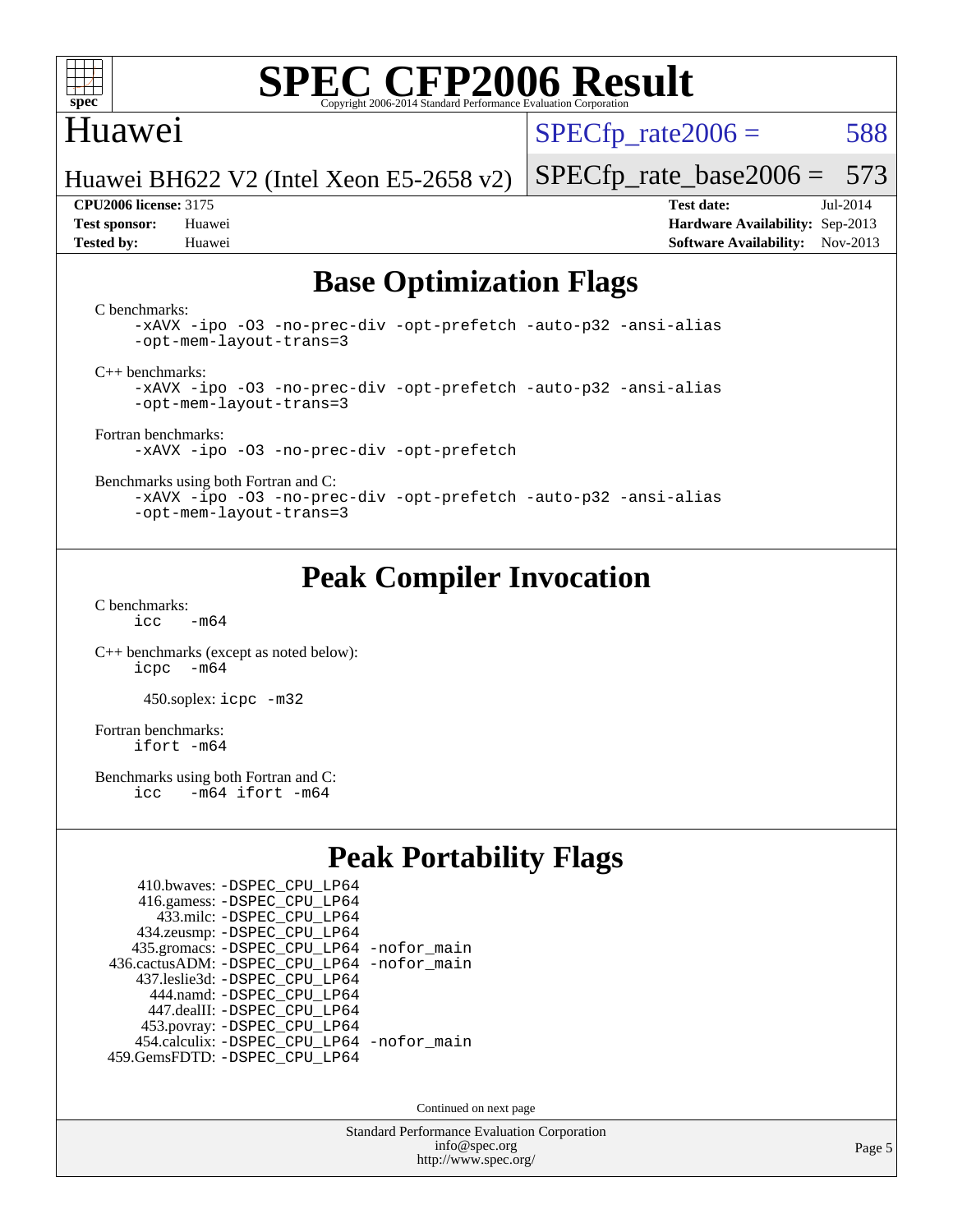

### Huawei

 $SPECTp\_rate2006 = 588$ 

Huawei BH622 V2 (Intel Xeon E5-2658 v2)

[SPECfp\\_rate\\_base2006 =](http://www.spec.org/auto/cpu2006/Docs/result-fields.html#SPECfpratebase2006) 573

**[CPU2006 license:](http://www.spec.org/auto/cpu2006/Docs/result-fields.html#CPU2006license)** 3175 **[Test date:](http://www.spec.org/auto/cpu2006/Docs/result-fields.html#Testdate)** Jul-2014 **[Test sponsor:](http://www.spec.org/auto/cpu2006/Docs/result-fields.html#Testsponsor)** Huawei **[Hardware Availability:](http://www.spec.org/auto/cpu2006/Docs/result-fields.html#HardwareAvailability)** Sep-2013 **[Tested by:](http://www.spec.org/auto/cpu2006/Docs/result-fields.html#Testedby)** Huawei **[Software Availability:](http://www.spec.org/auto/cpu2006/Docs/result-fields.html#SoftwareAvailability)** Nov-2013

## **[Peak Portability Flags \(Continued\)](http://www.spec.org/auto/cpu2006/Docs/result-fields.html#PeakPortabilityFlags)**

 465.tonto: [-DSPEC\\_CPU\\_LP64](http://www.spec.org/cpu2006/results/res2014q3/cpu2006-20140804-30730.flags.html#suite_peakPORTABILITY465_tonto_DSPEC_CPU_LP64) 470.lbm: [-DSPEC\\_CPU\\_LP64](http://www.spec.org/cpu2006/results/res2014q3/cpu2006-20140804-30730.flags.html#suite_peakPORTABILITY470_lbm_DSPEC_CPU_LP64) 482.sphinx3: [-DSPEC\\_CPU\\_LP64](http://www.spec.org/cpu2006/results/res2014q3/cpu2006-20140804-30730.flags.html#suite_peakPORTABILITY482_sphinx3_DSPEC_CPU_LP64)

481.wrf: [-DSPEC\\_CPU\\_LP64](http://www.spec.org/cpu2006/results/res2014q3/cpu2006-20140804-30730.flags.html#suite_peakPORTABILITY481_wrf_DSPEC_CPU_LP64) [-DSPEC\\_CPU\\_CASE\\_FLAG](http://www.spec.org/cpu2006/results/res2014q3/cpu2006-20140804-30730.flags.html#b481.wrf_peakCPORTABILITY_DSPEC_CPU_CASE_FLAG) [-DSPEC\\_CPU\\_LINUX](http://www.spec.org/cpu2006/results/res2014q3/cpu2006-20140804-30730.flags.html#b481.wrf_peakCPORTABILITY_DSPEC_CPU_LINUX)

## **[Peak Optimization Flags](http://www.spec.org/auto/cpu2006/Docs/result-fields.html#PeakOptimizationFlags)**

[C benchmarks](http://www.spec.org/auto/cpu2006/Docs/result-fields.html#Cbenchmarks):

 433.milc: [-xAVX](http://www.spec.org/cpu2006/results/res2014q3/cpu2006-20140804-30730.flags.html#user_peakPASS2_CFLAGSPASS2_LDFLAGS433_milc_f-xAVX)(pass 2) [-prof-gen](http://www.spec.org/cpu2006/results/res2014q3/cpu2006-20140804-30730.flags.html#user_peakPASS1_CFLAGSPASS1_LDFLAGS433_milc_prof_gen_e43856698f6ca7b7e442dfd80e94a8fc)(pass 1) [-ipo](http://www.spec.org/cpu2006/results/res2014q3/cpu2006-20140804-30730.flags.html#user_peakPASS2_CFLAGSPASS2_LDFLAGS433_milc_f-ipo)(pass 2) [-O3](http://www.spec.org/cpu2006/results/res2014q3/cpu2006-20140804-30730.flags.html#user_peakPASS2_CFLAGSPASS2_LDFLAGS433_milc_f-O3)(pass 2) [-no-prec-div](http://www.spec.org/cpu2006/results/res2014q3/cpu2006-20140804-30730.flags.html#user_peakPASS2_CFLAGSPASS2_LDFLAGS433_milc_f-no-prec-div)(pass 2) [-opt-mem-layout-trans=3](http://www.spec.org/cpu2006/results/res2014q3/cpu2006-20140804-30730.flags.html#user_peakPASS2_CFLAGS433_milc_f-opt-mem-layout-trans_a7b82ad4bd7abf52556d4961a2ae94d5)(pass 2) [-prof-use](http://www.spec.org/cpu2006/results/res2014q3/cpu2006-20140804-30730.flags.html#user_peakPASS2_CFLAGSPASS2_LDFLAGS433_milc_prof_use_bccf7792157ff70d64e32fe3e1250b55)(pass 2) [-auto-ilp32](http://www.spec.org/cpu2006/results/res2014q3/cpu2006-20140804-30730.flags.html#user_peakCOPTIMIZE433_milc_f-auto-ilp32)

 $470$ .lbm: basepeak = yes

 $482$ .sphinx3: basepeak = yes

#### [C++ benchmarks:](http://www.spec.org/auto/cpu2006/Docs/result-fields.html#CXXbenchmarks)

 444.namd: [-xAVX](http://www.spec.org/cpu2006/results/res2014q3/cpu2006-20140804-30730.flags.html#user_peakPASS2_CXXFLAGSPASS2_LDFLAGS444_namd_f-xAVX)(pass 2) [-prof-gen](http://www.spec.org/cpu2006/results/res2014q3/cpu2006-20140804-30730.flags.html#user_peakPASS1_CXXFLAGSPASS1_LDFLAGS444_namd_prof_gen_e43856698f6ca7b7e442dfd80e94a8fc)(pass 1) [-ipo](http://www.spec.org/cpu2006/results/res2014q3/cpu2006-20140804-30730.flags.html#user_peakPASS2_CXXFLAGSPASS2_LDFLAGS444_namd_f-ipo)(pass 2) [-O3](http://www.spec.org/cpu2006/results/res2014q3/cpu2006-20140804-30730.flags.html#user_peakPASS2_CXXFLAGSPASS2_LDFLAGS444_namd_f-O3)(pass 2) [-no-prec-div](http://www.spec.org/cpu2006/results/res2014q3/cpu2006-20140804-30730.flags.html#user_peakPASS2_CXXFLAGSPASS2_LDFLAGS444_namd_f-no-prec-div)(pass 2) [-opt-mem-layout-trans=3](http://www.spec.org/cpu2006/results/res2014q3/cpu2006-20140804-30730.flags.html#user_peakPASS2_CXXFLAGS444_namd_f-opt-mem-layout-trans_a7b82ad4bd7abf52556d4961a2ae94d5)(pass 2) [-prof-use](http://www.spec.org/cpu2006/results/res2014q3/cpu2006-20140804-30730.flags.html#user_peakPASS2_CXXFLAGSPASS2_LDFLAGS444_namd_prof_use_bccf7792157ff70d64e32fe3e1250b55)(pass 2) [-fno-alias](http://www.spec.org/cpu2006/results/res2014q3/cpu2006-20140804-30730.flags.html#user_peakCXXOPTIMIZE444_namd_f-no-alias_694e77f6c5a51e658e82ccff53a9e63a) [-auto-ilp32](http://www.spec.org/cpu2006/results/res2014q3/cpu2006-20140804-30730.flags.html#user_peakCXXOPTIMIZE444_namd_f-auto-ilp32)

447.dealII: basepeak = yes

 $450$ .soplex:  $-x$ AVX(pass 2)  $-p$ rof-gen(pass 1)  $-i$ po(pass 2)  $-03$ (pass 2) [-no-prec-div](http://www.spec.org/cpu2006/results/res2014q3/cpu2006-20140804-30730.flags.html#user_peakPASS2_CXXFLAGSPASS2_LDFLAGS450_soplex_f-no-prec-div)(pass 2) [-opt-mem-layout-trans=3](http://www.spec.org/cpu2006/results/res2014q3/cpu2006-20140804-30730.flags.html#user_peakPASS2_CXXFLAGS450_soplex_f-opt-mem-layout-trans_a7b82ad4bd7abf52556d4961a2ae94d5)(pass 2) [-prof-use](http://www.spec.org/cpu2006/results/res2014q3/cpu2006-20140804-30730.flags.html#user_peakPASS2_CXXFLAGSPASS2_LDFLAGS450_soplex_prof_use_bccf7792157ff70d64e32fe3e1250b55)(pass 2) [-opt-malloc-options=3](http://www.spec.org/cpu2006/results/res2014q3/cpu2006-20140804-30730.flags.html#user_peakOPTIMIZE450_soplex_f-opt-malloc-options_13ab9b803cf986b4ee62f0a5998c2238)

 453.povray: [-xAVX](http://www.spec.org/cpu2006/results/res2014q3/cpu2006-20140804-30730.flags.html#user_peakPASS2_CXXFLAGSPASS2_LDFLAGS453_povray_f-xAVX)(pass 2) [-prof-gen](http://www.spec.org/cpu2006/results/res2014q3/cpu2006-20140804-30730.flags.html#user_peakPASS1_CXXFLAGSPASS1_LDFLAGS453_povray_prof_gen_e43856698f6ca7b7e442dfd80e94a8fc)(pass 1) [-ipo](http://www.spec.org/cpu2006/results/res2014q3/cpu2006-20140804-30730.flags.html#user_peakPASS2_CXXFLAGSPASS2_LDFLAGS453_povray_f-ipo)(pass 2) [-O3](http://www.spec.org/cpu2006/results/res2014q3/cpu2006-20140804-30730.flags.html#user_peakPASS2_CXXFLAGSPASS2_LDFLAGS453_povray_f-O3)(pass 2) [-no-prec-div](http://www.spec.org/cpu2006/results/res2014q3/cpu2006-20140804-30730.flags.html#user_peakPASS2_CXXFLAGSPASS2_LDFLAGS453_povray_f-no-prec-div)(pass 2) [-opt-mem-layout-trans=3](http://www.spec.org/cpu2006/results/res2014q3/cpu2006-20140804-30730.flags.html#user_peakPASS2_CXXFLAGS453_povray_f-opt-mem-layout-trans_a7b82ad4bd7abf52556d4961a2ae94d5)(pass 2) [-prof-use](http://www.spec.org/cpu2006/results/res2014q3/cpu2006-20140804-30730.flags.html#user_peakPASS2_CXXFLAGSPASS2_LDFLAGS453_povray_prof_use_bccf7792157ff70d64e32fe3e1250b55)(pass 2) [-unroll4](http://www.spec.org/cpu2006/results/res2014q3/cpu2006-20140804-30730.flags.html#user_peakCXXOPTIMIZE453_povray_f-unroll_4e5e4ed65b7fd20bdcd365bec371b81f) [-ansi-alias](http://www.spec.org/cpu2006/results/res2014q3/cpu2006-20140804-30730.flags.html#user_peakCXXOPTIMIZE453_povray_f-ansi-alias)

[Fortran benchmarks](http://www.spec.org/auto/cpu2006/Docs/result-fields.html#Fortranbenchmarks):

```
410.bwaves: basepeak = yes 416.gamess: -xAVX(pass 2) -prof-gen(pass 1) -ipo(pass 2) -O3(pass 2)
         -no-prec-div(pass 2) -prof-use(pass 2) -unroll2
         -inline-level=0 -scalar-rep-
434.zeusmp: basepeak = yes
```
437.leslie3d: [-xAVX](http://www.spec.org/cpu2006/results/res2014q3/cpu2006-20140804-30730.flags.html#user_peakOPTIMIZE437_leslie3d_f-xAVX) [-ipo](http://www.spec.org/cpu2006/results/res2014q3/cpu2006-20140804-30730.flags.html#user_peakOPTIMIZE437_leslie3d_f-ipo) [-O3](http://www.spec.org/cpu2006/results/res2014q3/cpu2006-20140804-30730.flags.html#user_peakOPTIMIZE437_leslie3d_f-O3) [-no-prec-div](http://www.spec.org/cpu2006/results/res2014q3/cpu2006-20140804-30730.flags.html#user_peakOPTIMIZE437_leslie3d_f-no-prec-div) [-opt-prefetch](http://www.spec.org/cpu2006/results/res2014q3/cpu2006-20140804-30730.flags.html#user_peakOPTIMIZE437_leslie3d_f-opt-prefetch)

459.GemsFDTD: basepeak = yes

Continued on next page

Standard Performance Evaluation Corporation [info@spec.org](mailto:info@spec.org) <http://www.spec.org/>